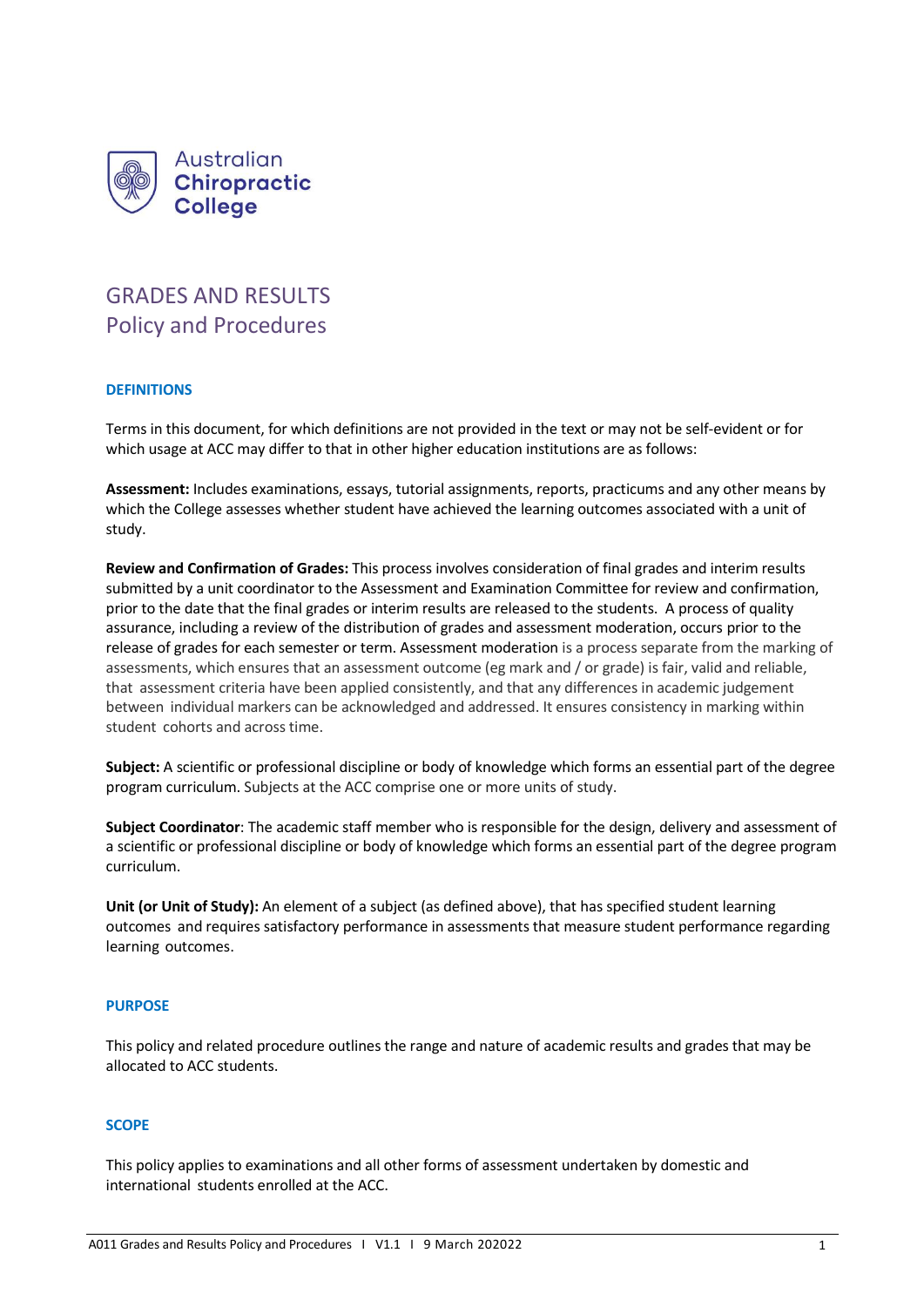# **POLICY STATEMENT**

Examinations and Assessments at ACC are either:

- 1) Graded.
- 2) Non-graded: Refers to Pass/Fail
- 3) Interim results.

## **1. Graded**

The grade awarded for a unit reflects a judgement of the academic achievement attained by a student enrolled in a unit.

No grade for a unit can be awarded to a student who is not correctly enrolled in that unit.

Grades are criterion-referenced and are determined by the extent to which the criteria have been met.

The following ranges apply to all graded units at ACC.

Any unit that includes an overall pass requirement for the whole unit or an element thereof that differs from the numerical marks outlined below must use a non-graded (pass/fail) for the unit or the relevant elements of the unit. There may be pass/fail assessment within a graded unit.

The criterion-referenced form of grading used at the ACC is described below.

| Grade         | <b>Quantitative Measure</b>                  | <b>Qualitative Measure</b>                      |
|---------------|----------------------------------------------|-------------------------------------------------|
| HD            | Used for a composite mark in the range       | Demonstrates imagination, originality or        |
| High          | 84.50% and above (85 -100% when rounded      | flair, based on proficiency in all the learning |
| Distinction   | to the nearest integer).                     | outcomes of the unit; work is interesting or    |
|               |                                              | surprisingly exciting, challenging, well read   |
| D             | Used for a composite mark in the range of    | Demonstrates awareness and                      |
| Distinction   | 74.50% - 84.49 (75 - 84% when rounded to     | understanding of deeper and less obvious        |
|               | the nearest integer).                        | aspects of the unit, such as ability to         |
|               |                                              | identify and debate critical issues or          |
|               |                                              | problems, ability to solve non-routine          |
|               |                                              | problems, ability to adapt and apply ideas      |
| $\mathbf c$   | Used for a composite mark in the range of    | Demonstrates ability to use and apply           |
| Credit        | 64.50 - 74.49% (65 - 74% when rounded to     | fundamental concepts and skills of the          |
|               | the nearest integer).                        | unit, going beyond mere replication of          |
|               |                                              | content knowledge or skill to show              |
|               |                                              | understanding of key ideas, awareness of        |
|               |                                              | their relevance, some use of analytical         |
| P             | Used for a composite mark in the range 49.50 | Demonstrates the learning outcomes of the       |
| Pass          | $-64.49\%$ (50 $-64\%$ when rounded to the   | unit, such as knowledge of fundamental          |
|               | nearest integer).                            | concepts and performance of basic skills;       |
|               |                                              | demonstrates sufficient quality of              |
|               |                                              | performance to be considered satisfactory       |
|               |                                              | or adequate or competent or capable in          |
| <b>SP</b>     | Used for students who have been provided a   | Demonstrates the learning outcomes of the       |
| Supplementary | supplementary assessment to pass a unit that | unit, such as knowledge of fundamental          |
| Pass          | includes a hurdle assessment                 | concepts and performance of basic skills;       |
|               |                                              | demonstrates sufficient quality of              |
|               |                                              | performance to be considered satisfactory       |
|               |                                              | or adequate or competent or capable in          |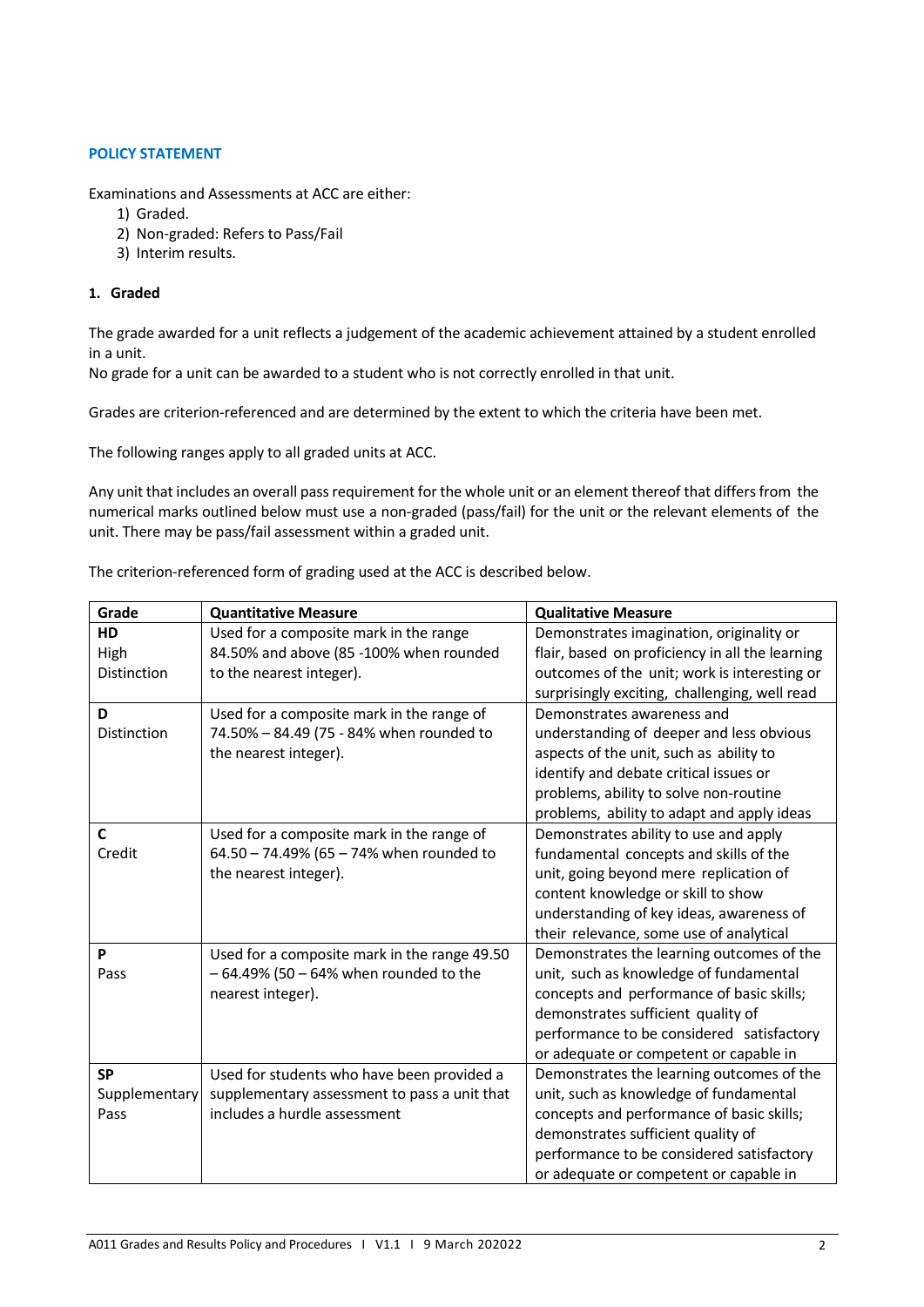|               | Fails to demonstrate the learning outcomes of the unit. Used for a composite mark below       |  |
|---------------|-----------------------------------------------------------------------------------------------|--|
| Fail          | 49.50% (50% when rounded to the nearest integer) or where overall pass requirements           |  |
|               | approved for a unit are not met. Pass requirements for each unit are stated in the Unit       |  |
| <b>NH</b>     | Used to indicate a fail in a unit for which the student has not been able to pass a mandatory |  |
| failed hurdle | hurdle assessment/s.                                                                          |  |
| requirement   |                                                                                               |  |
| <b>PN</b>     | Used to indicate a pass in a unit for which a full range of grades is not available. That is, |  |
| Pass Non-     | the only possible outcomes are Fail (F) or Pass Non-Grade (PN).                               |  |
| Grade         |                                                                                               |  |

# **2. Pass/Fail**

Pass fail grading for a unit or element thereof, to which graded assessment does not apply, is described below.

| Pass/Fail | If an exam or course is pass/fail, no mark is allocated to the subject. This is used |  |
|-----------|--------------------------------------------------------------------------------------|--|
|           | $\pm$ in competency- based assessments where the marking scale is according to       |  |

# **3. Interim Results**

For graded assessments, interim results will be converted at the earliest possible opportunity to one of the grades detailed above. All interim results that remain outstanding three terms after the Review and Confirmation of grades by the Assessment and Examination Committee at the end of each Semester will be converted automatically to a Fail grade (F), unless the Academic Dean, or nominee, confirms that there is a valid reason not to do so.

An Interim result for a unit is an outcome determined for assessment that is incomplete for various reasons.

The type of Interim results utilised by ACC and the reason(s) for each type are listed in the table below:

| <b>Interim Grade</b> | <b>Description</b>                                                                            |  |  |
|----------------------|-----------------------------------------------------------------------------------------------|--|--|
| AF                   | The student has completed none or an insufficient number of the various assessment items      |  |  |
| (Absent Fail)        | and further submission of work will not be accepted. This is an interim outcome, and for      |  |  |
|                      | the purpose of calculation of progress, counts as a Fail (this means that if the requirements |  |  |
|                      | of the unit profile are not met, an AF will be awarded). AF interim results will appear as    |  |  |
|                      | Fail (F) on a student's official academic record.                                             |  |  |
| <b>WF</b>            | A result given where a student has withdrawn from a unit after the census date for            |  |  |
| Withdrawn Fail       | enrolments with academic penalty. (The result of WF only applies to unit enrolments           |  |  |
|                      | withdrawn prior to the commencement of a formal examination period.)                          |  |  |
| W                    | The result given where a student has withdrawn from a unit after the census date for          |  |  |
| Withdrawn            | enrolments and has been successful in an application for withdrawal without academic          |  |  |
|                      | penalty.                                                                                      |  |  |
|                      | W results are for administrative purposes only, and withdrawn units do not appear on the      |  |  |
|                      | student transcripts.                                                                          |  |  |
| DE/DA                | Assessment or Examination given when a student, through illness, or some other                |  |  |
| (Deferred            | acceptable exceptional circumstances, has been prevented or has been disadvantaged            |  |  |
| Examination or       | from taking one or more of the assessments (DA) or examinations (DE). This includes           |  |  |
| Deferred             | students who have been granted extensions on final assessment items. DE refers to a           |  |  |
| Assessment)          | formal examination on a specified date. Applications for deferred examinations are to be      |  |  |
|                      | approved as per the requirements of the Assessment of Coursework Principles and               |  |  |
|                      | Procedure.                                                                                    |  |  |
| <b>NS</b>            | An interim result which can be assigned by examiners to units where the student has not       |  |  |
| Not Sat              | sat the formal examination or not been granted a deferred examination. 'Not Sat' will         |  |  |
|                      | count as a Fail for progress purposes and will appear as a Fail on a student's official       |  |  |
|                      | academic record.                                                                              |  |  |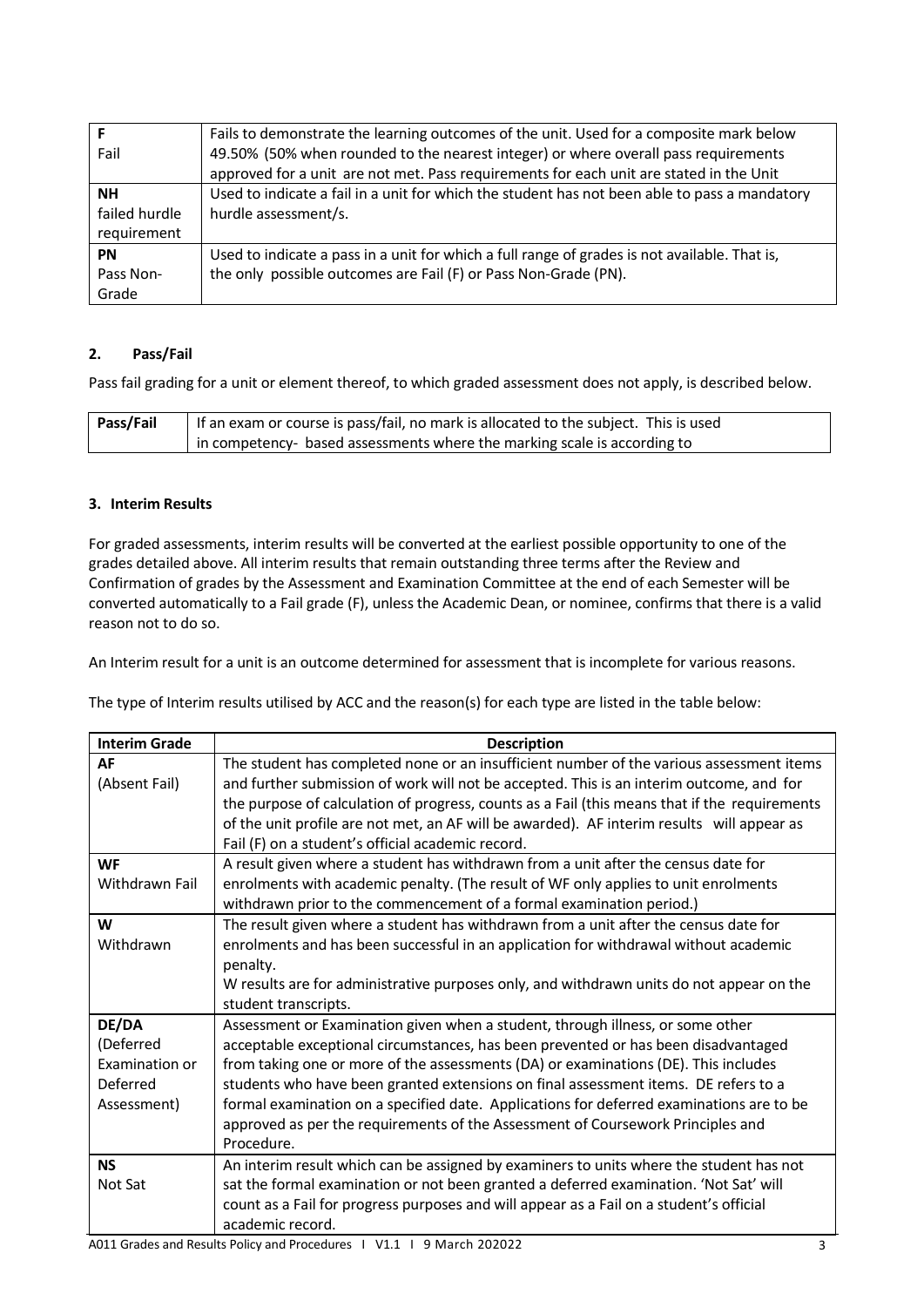| PO.         | This grade is awarded only when the student has completed all other assessment tasks for                                                                                                                                                                                                                  |
|-------------|-----------------------------------------------------------------------------------------------------------------------------------------------------------------------------------------------------------------------------------------------------------------------------------------------------------|
| Practicum   | the unit (including an examination if applicable), but has either not been able to undertake                                                                                                                                                                                                              |
| Outstanding | the practicum or work placement component of the unit, or has been given permission to<br>undertake the practicum or work placement components outside of normal term dates.<br>The full range of results is available to students when finalised within the deadlines set by<br>the Subject Coordinator. |
| <b>RO</b>   | Assigned when all assessable items have been submitted by the student but the College is                                                                                                                                                                                                                  |
| Result      | still to determine an appropriate grade at the time of Review and Confirmation of Grades.                                                                                                                                                                                                                 |
| Outstanding | This interim result may be due to a late submission resulting from an extended submission                                                                                                                                                                                                                 |
|             | date requiring the marking time to be extended.                                                                                                                                                                                                                                                           |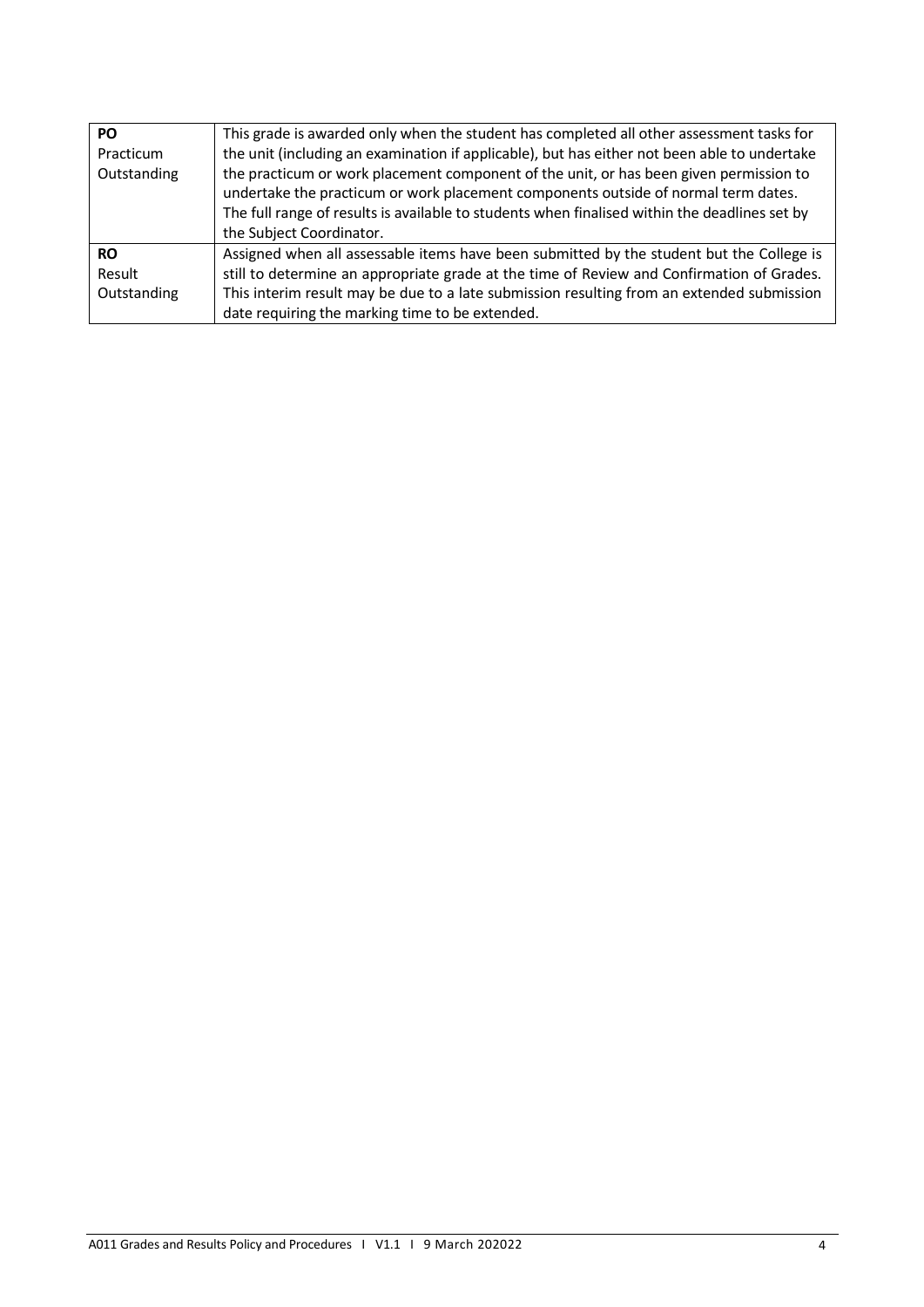| SA/SE         |                                                                                                                                                                                      |  |  |
|---------------|--------------------------------------------------------------------------------------------------------------------------------------------------------------------------------------|--|--|
| Supplementary | An interim result of Supplementary Assessment or Supplementary Examination is awarded                                                                                                |  |  |
| Assessment or | to a student who will undertake further assessment or examination, where the student                                                                                                 |  |  |
| Supplementary | has:                                                                                                                                                                                 |  |  |
| Examination   | achieved a minimum of 44.50% (45% when rounded to the nearest integer) of the<br>a)                                                                                                  |  |  |
|               | available marks for the unit overall                                                                                                                                                 |  |  |
|               | has the potential to achieve a passing grade as outlined in the Unit Profile, including<br>b)                                                                                        |  |  |
|               | achieving any required minimum marks by repeating a single assessment or repeating                                                                                                   |  |  |
|               | the examination.                                                                                                                                                                     |  |  |
|               | It is important to note that:                                                                                                                                                        |  |  |
|               | In cases where the student fails to score 49.50% (50% when rounded to the nearest<br>$\bullet$                                                                                       |  |  |
|               | integer), or a minimum mark, as specified in the Unit/subject Profile, in more than one                                                                                              |  |  |
|               | of the assessment tasks for the unit a supplementary assessment/exam will not be                                                                                                     |  |  |
|               | granted and the student will receive a fail grade.                                                                                                                                   |  |  |
|               | In cases where the student fails a non-graded (pass-fail) component of the unit, a<br>$\bullet$                                                                                      |  |  |
|               | supplementary assessment will not be granted and the student will receive a fail                                                                                                     |  |  |
|               | grade.                                                                                                                                                                               |  |  |
|               | In cases where the student passes the final examination for the unit, but fails one or<br>$\bullet$                                                                                  |  |  |
|               | more ongoing assessments, a Supplementary Assessment may be awarded.                                                                                                                 |  |  |
|               | In cases where the student fails a final examination but fulfills ongoing assessment<br>$\bullet$                                                                                    |  |  |
|               | requirements for the respective Unit or Subject a Supplementary Examination may be                                                                                                   |  |  |
|               | awarded.                                                                                                                                                                             |  |  |
|               | Students who are awarded a Supplementary Assessment or Supplementary Examination                                                                                                     |  |  |
|               | are unable to defer their assessment or examination any further except in extenuating                                                                                                |  |  |
|               | circumstances.                                                                                                                                                                       |  |  |
|               |                                                                                                                                                                                      |  |  |
|               | An appropriate Supplementary Assessment task or Supplementary Examination will be                                                                                                    |  |  |
|               | provided to assess the student's ability to demonstrate the attainment of the appropriate                                                                                            |  |  |
|               | learning outcomes for the unit. Academic judgement and discretion will be employed by                                                                                                |  |  |
|               | the Unit Coordinator in the determination of a Supplementary Assessment or                                                                                                           |  |  |
|               | Supplementary Examination in unclear cases.                                                                                                                                          |  |  |
|               |                                                                                                                                                                                      |  |  |
|               | A student's mark in the Supplementary assessment/Supplementary examination will be                                                                                                   |  |  |
|               | added to the original marks achieved in their other assessments for the unit. A revised                                                                                              |  |  |
|               | overall mark will be recalculated using the percentage weightings described in the Unit                                                                                              |  |  |
|               | Profile to enable a decision on whether a student has passed or failed to be based on the<br>same criteria, weightings and requirements as were applied to the original assessments. |  |  |
|               |                                                                                                                                                                                      |  |  |
|               | The only passing grade available to a student who passes the Supplementary Assessment                                                                                                |  |  |
|               | or Supplementary Examination is Pass (P). This grade will be based on the revised overall                                                                                            |  |  |
|               | mark for the unit, recalculated as described above, and cannot be subsequently converted                                                                                             |  |  |
|               | to a grade higher than Pass (P).                                                                                                                                                     |  |  |